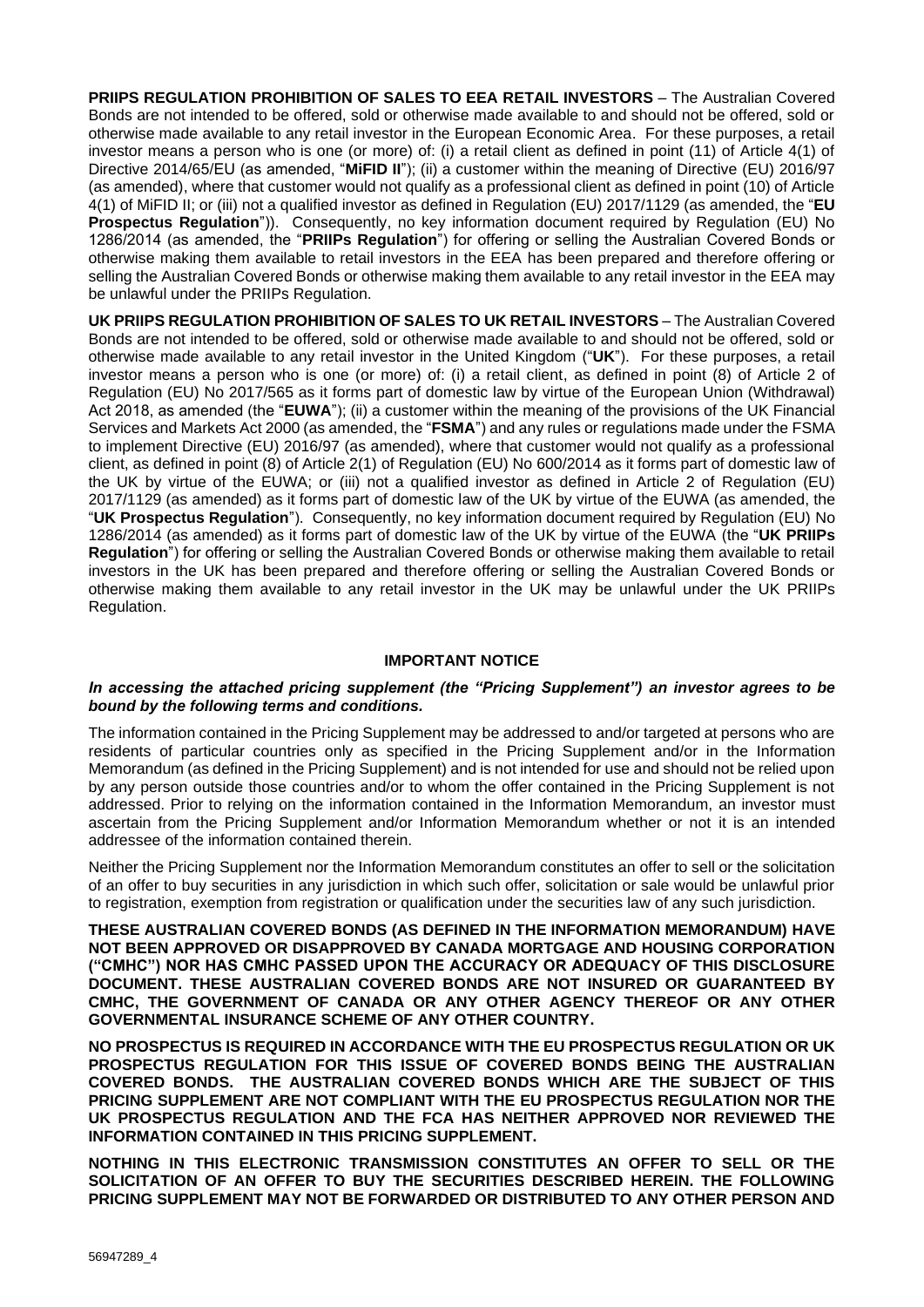**MAY NOT BE REPRODUCED IN ANY MANNER WHATSOEVER, AND IN PARTICULAR, MAY NOT BE FORWARDED TO ANY U.S. PERSON OR TO ANY U.S. ADDRESS. ANY FORWARDING, DISTRIBUTION OR REPRODUCTION OF THIS DOCUMENT IN WHOLE OR IN PART IS UNAUTHORISED. FAILURE TO COMPLY WITH THIS DIRECTIVE MAY RESULT IN A VIOLATION OF THE U.S. SECURITIES ACT OF 1933, AS AMENDED (THE "SECURITIES ACT") OR THE APPLICABLE LAWS OF OTHER JURISDICTIONS. THE AUSTRALIAN COVERED BONDS HAVE NOT BEEN, AND WILL NOT BE, REGISTERED UNDER THE SECURITIES ACT OR THE SECURITIES LAWS OF ANY STATE OF THE UNITED STATES, AND THE AUSTRALIAN COVERED BONDS MAY NOT BE OFFERED OR SOLD IN THE UNITED STATES OR TO, OR FOR THE ACCOUNT OR THE BENEFIT OF, U.S. PERSONS (WITHIN THE MEANING OF REGULATION S UNDER THE SECURITIES ACT) UNLESS AN EXEMPTION FROM THE REGISTRATION REQUIREMENTS OF THE SECURITIES ACT IS AVAILABLE AND IN ACCORDANCE WITH ALL APPLICABLE SECURITIES LAWS OF ANY STATE OF THE UNITED STATES. THE AUSTRALIAN COVERED BONDS ARE SUBJECT TO CERTAIN RESTRICTIONS OF TRANSFER AS DESCRIBED IN THE INFORMATION MEMORANDUM.**

**THE AUSTRALIAN COVERED BONDS HAVE NOT BEEN APPROVED OR DISAPPROVED BY THE UNITED STATES SECURITIES AND EXCHANGE COMMISSION (THE "SEC") OR ANY OTHER SECURITIES COMMISSION OR OTHER REGULATORY AUTHORITY IN THE UNITED STATES, NOR HAVE THE FOREGOING AUTHORITIES APPROVED THIS PRICING SUPPLEMENT OR CONFIRMED THE ACCURACY OR DETERMINED THE ADEQUACY OF THE INFORMATION CONTAINED IN THIS PRICING SUPPLEMENT. ANY REPRESENTATION TO THE CONTRARY IS UNLAWFUL.**

**Pricing Supplement dated May 4, 2022**



**ROYAL BANK OF CANADA** *(a Canadian chartered bank*)

**acting through its Sydney Branch** (ARBN 076 940 880)

# **Legal entity identifier (LEI): ES7IP3U3RHIGC71XBU11**

# **Issue of A\$750,000,000 3.75 per cent. Fixed Rate Australian Covered Bonds due May 6, 2025 ("Australian Covered Bonds")**

**under the**

# *€60,000,000,000*

*Global Covered Bond Programme unconditionally and irrevocably guaranteed as to payments by* **RBC COVERED BOND GUARANTOR LIMITED PARTNERSHIP** *(a limited partnership formed under the laws of the Canadian Province of Ontario)*

# **PART A – CONTRACTUAL TERMS**

Any person making or intending to make an offer of these Australian Covered Bonds may only do so in circumstances in which no obligation arises for the Issuer or any Dealer to publish a prospectus pursuant to Article 3 of the EU Prospectus Regulation or section 85 of the FSMA, as applicable, or supplement a prospectus pursuant to Article 23 of the EU Prospectus Regulation or the UK Prospectus Regulation, in each case, in relation to such offer.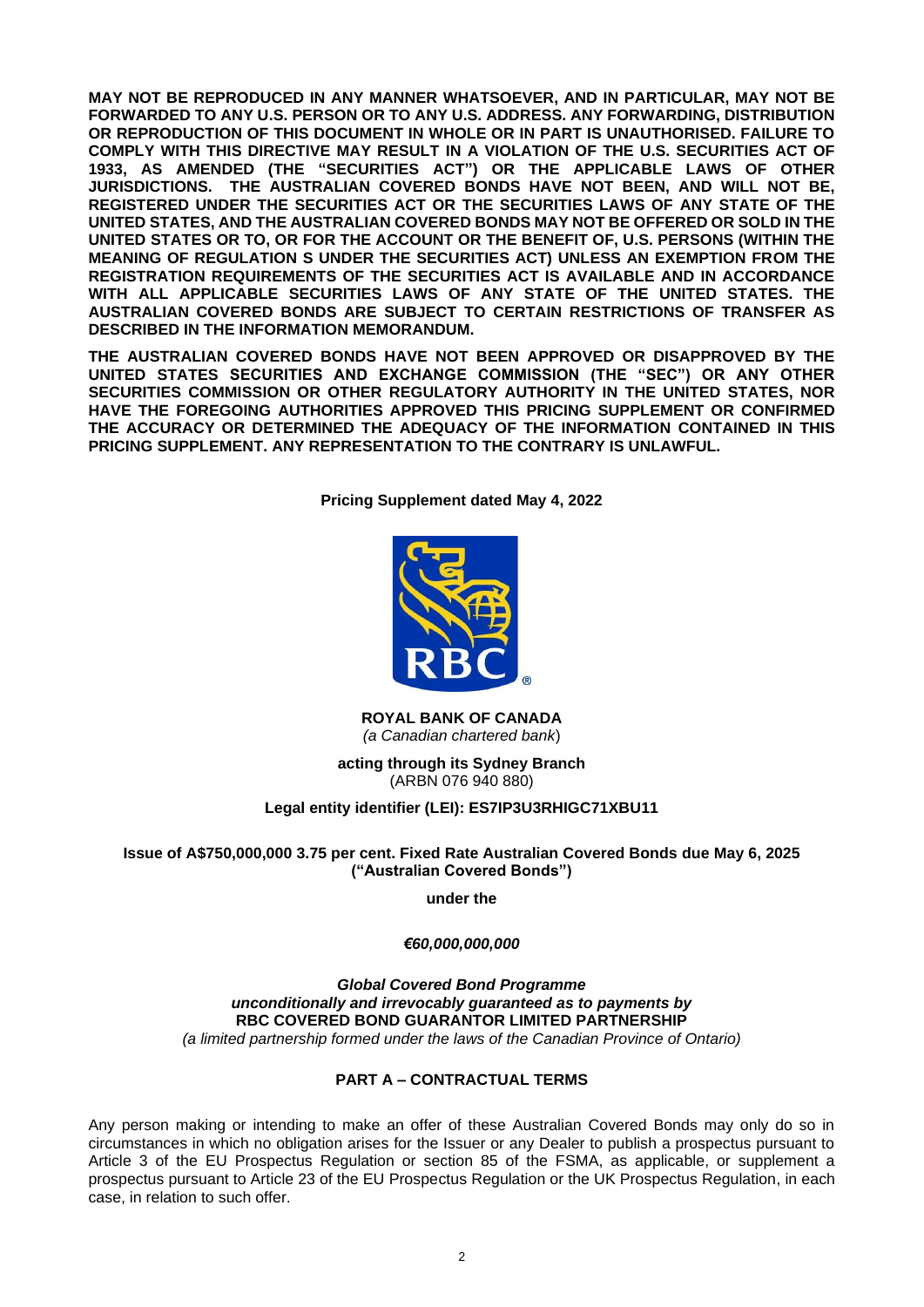The Covered Bonds to which this Pricing Supplement relate comprise Australian Covered Bonds constituted by, and on the terms specified in, the Deed Poll executed by the Issuer and dated August 7, 2013 as supplemented by the Supplemental Deed Poll executed by the Issuer and dated May 4, 2022 (the "**Australian Deed Poll**"). The conditions set out in Schedule 1 to the Australian Deed Poll (as supplemented or modified by this Pricing Supplement) (the "**Australian Conditions**") apply to the Australian Covered Bonds. Terms used herein will be deemed to be defined as such for the purposes of the Australian Conditions.

Royal Bank of Canada (the "**Bank**") is registered in Australia as a "Foreign Company (Overseas)" and is a foreign "authorised deposit-taking institution" ("**foreign ADI**") as that term is defined under the *Banking Act 1959* of the Commonwealth of Australia ("**Banking Act**") in the category of a "Branch of a Foreign Bank". As a foreign ADI, the Bank is regulated by the Australian Prudential Regulation Authority ("**APRA**") in accordance with the Banking Act. However, the depositor protection provisions of Division 2 of Part II of the Banking Act do not apply to the Australian Covered Bonds issued by the Bank (including through the Sydney Branch). The Bank's indebtedness in respect of the Australian Covered Bonds issued by the Issuer is affected by applicable laws which include (but are not limited to) section 11F of the Banking Act and section 86 of the *Reserve Bank Act* 1959 of the Commonwealth of Australia ("**Reserve Bank Act**"). Section 11F of the Banking Act provides that, in the event that a foreign ADI such as the Bank (whether in or outside Australia) suspends payment or becomes unable to meet its obligations, the assets of the foreign ADI in Australia are to be available to meet its liabilities in Australia in priority to all other liabilities of the foreign ADI. Section 86 of the Reserve Bank Act provides that, notwithstanding anything contained in any law relating to the winding-up of companies, but subject to subsection 13A(3) of the Banking Act (which does not apply to the Bank as a foreign ADI), debts due to the Reserve Bank of Australia by an authorised deposit-taking institution ("**ADI**") (including a foreign ADI) shall, in the winding-up of the foreign ADI, have priority over all other debts of the foreign ADI. The Australian Covered Bonds are not the obligations of any government and, in particular, are not guaranteed by the Commonwealth of Australia or the government of Canada.

The Guarantor LP is neither a bank nor an ADI authorised to carry on banking business under the Banking Act. The Guarantor LP is not supervised by APRA and is not registered as a foreign company or otherwise registered, authorised or qualified to carry on financial services or other business in Australia. The Covered Bond Guarantee is not the obligation of any government and, in particular, is not guaranteed by the Commonwealth of Australia or the government of Canada.

This document constitutes the applicable Pricing Supplement of the Australian Covered Bonds described herein. This document must be read in conjunction with the Information Memorandum dated May 4, 2022 (the "**Information Memorandum**") in respect of the Australian Covered Bonds. The Information Memorandum must be read in conjunction with the Prospectus dated July 23, 2021 in respect of the Programme, as supplemented by the 1<sup>st</sup> Supplemental Prospectus dated August 31, 2021, the 2<sup>nd</sup> Supplemental Prospectus dated January 5, 2022 and the 3<sup>rd</sup> Supplemental Prospectus dated February 25, 2022 and as may be further amended and/or supplemented and/or restated from time to time (the "**Programme Prospectus**"). A copy as of the date hereof of the Programme Prospectus is annexed to and (together with all documents incorporated by reference therein) deemed to be incorporated in, and form part of, the Information Memorandum. Full information on the Issuer and the Guarantor LP and the offer of the Australian Covered Bonds is only available on the basis of the combination of this Pricing Supplement and the Information Memorandum. Copies of the Information Memorandum are available for viewing at the office of the Australian Agent. The Programme Prospectus and all documents incorporated by reference therein are available for viewing at http://www.rbc.com/investorrelations/fixed\_income/covered-bonds-terms.html.

Terms used herein shall be deemed to be defined as such for the purposes of the Conditions and Australian Conditions (together, the "**Conditions**") set forth in the Information Memorandum.

| 1. | (i)   | Series Number:                                               | CB73                     |
|----|-------|--------------------------------------------------------------|--------------------------|
|    | (ii)  | Tranche Number:                                              |                          |
|    | (iii) | Date on which the<br>Covered Bonds become<br>fungible:       | Not Applicable           |
| 2. |       | <b>Specified Currency or Currencies:</b><br>(Condition 1.12) | Australian Dollars (A\$) |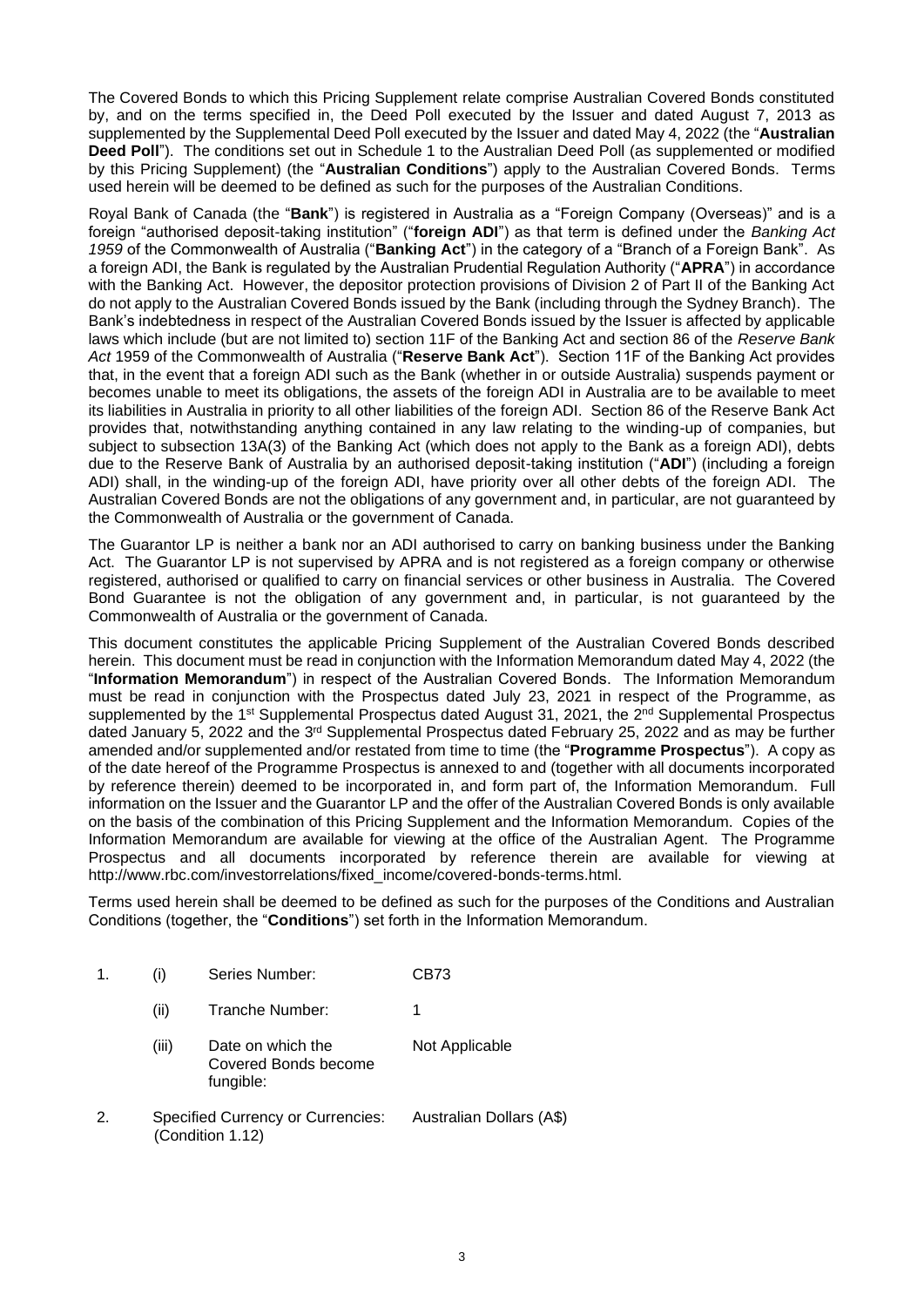- 3. Aggregate Principal Amount:
	- (i) Series: A\$750,000,000
	- (ii) Tranche: A\$750,000,000
- 4. Issue Price: 99.895 per cent. of the Aggregate Principal Amount
- 5. (a) Specified Denominations: (Condition 1.11) A\$100,000, provided that when issued in Australia, the aggregate consideration payable by each offeree, invitee or transferee in Australia (including any person who receives an offer or invitation or offering materials in Australia) is at least A\$500,000 (or its equivalent in other currencies, in either case, disregarding moneys lent by the offeror or its associates) or the offer, invitation or transfer otherwise does not require disclosure to investors in accordance with Part 6D.2 or Chapter 7 of the Corporations Act. All transfers must be made in accordance with Condition 2.17.
	- (b) Calculation Amount: A\$100,000
- 6. (i) Issue Date: May 6, 2022
	- (ii) Interest Commencement Date: Issue Date
	- (iii) Trade Date: April 29, 2022
- 7. (i) Final Maturity Date: May 6, 2025

the Final Redemption Amount under the Covered

- (ii) Extended Due for Payment Date of Guaranteed Amounts corresponding to May 6, 2026 *(further particulars specified in paragraph 25 below*)
- Bond Guarantee: 8. Interest Basis: 3.75 per cent. per annum Fixed Rate from and including the Issue Date to but excluding the Final Maturity Date

1 month BBSW Rate + 0.70 per cent. per annum Floating Rate from and including the Final Maturity Date to but excluding the Extended Due for Payment Date or, if earlier, the date on which the Australian Covered Bonds are redeemed in full

(*further particulars specified in paragraph 10 below*)

- 9. Redemption/Payment Basis: Subject to any purchase and cancellation or early redemption, the Australian Covered Bonds will be redeemed on the Maturity Date at par.
- 10. Change of Interest Basis: Applicable, in accordance with paragraphs 13 and 14 below.

(*further particulars specified in paragraph 8 above and paragraphs 13 and 14 below*)

- 11. Put Option /Call Option: Not Applicable
- 12. Date of Board approval for issuance of Covered Bonds obtained: Not Applicable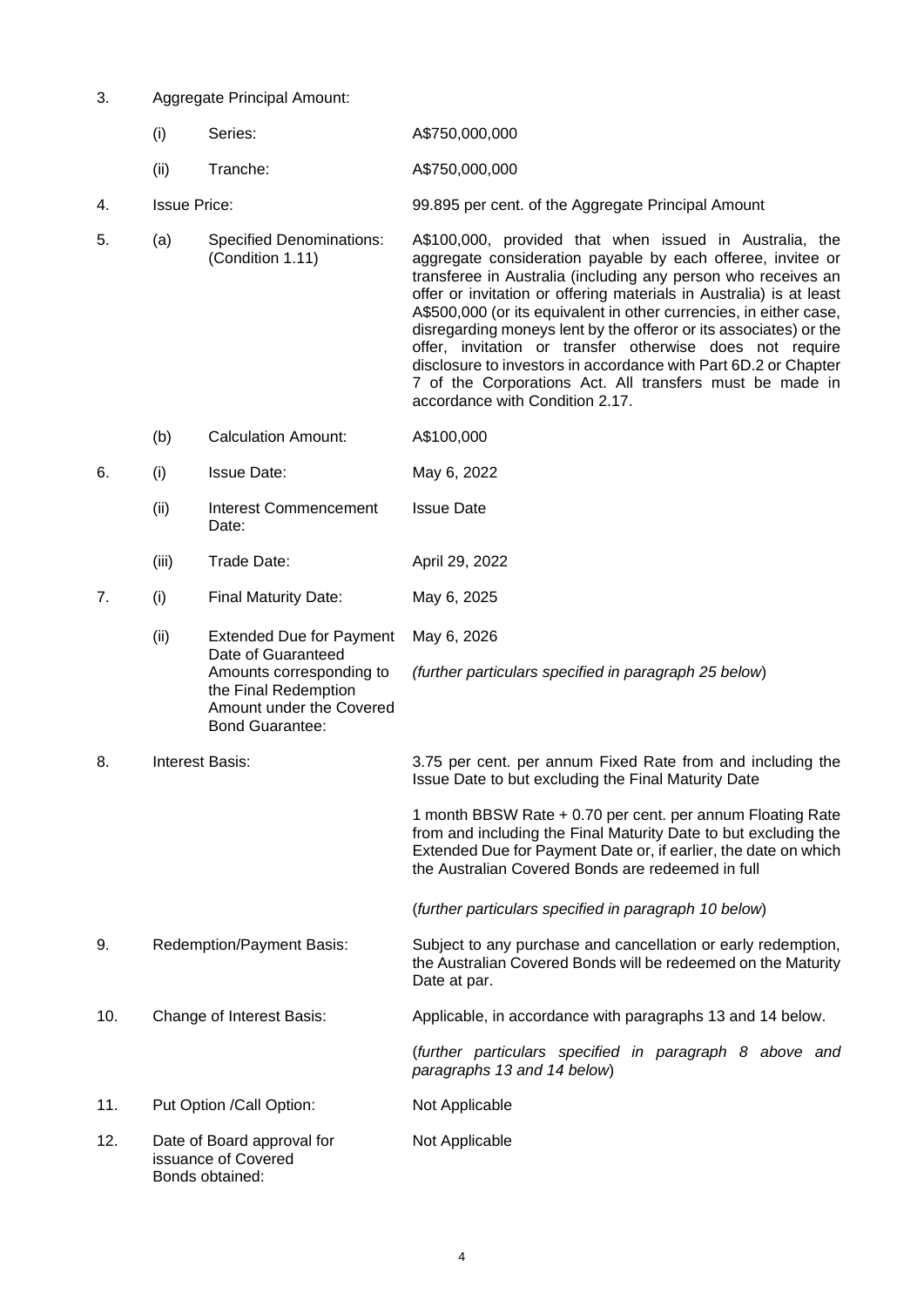# **PROVISIONS RELATING TO INTEREST (IF ANY) PAYABLE**

| 13. | <b>Provisions</b> | <b>Fixed Rate Covered Bond</b><br>(Condition 5.2)                                                        | Applicable                                                                                                                                                                                                                                                                                                                                       |
|-----|-------------------|----------------------------------------------------------------------------------------------------------|--------------------------------------------------------------------------------------------------------------------------------------------------------------------------------------------------------------------------------------------------------------------------------------------------------------------------------------------------|
|     | (i)               | Rate of Interest:                                                                                        | 3.75 per cent. per annum payable semi-annually in arrear on<br>each Interest Payment Date                                                                                                                                                                                                                                                        |
|     | (ii)              | Interest Payment<br>Dates:                                                                               | 6 <sup>th</sup> day of May and November in each year, commencing on<br>November 6, 2022, adjusted for payment date purposes only in<br>accordance with the Business Day Convention specified in<br>paragraph 13(iii) below, up to and including the Final Maturity<br>Date                                                                       |
|     | (iii)             | <b>Business Day Convention:</b>                                                                          | Following Business Day Convention                                                                                                                                                                                                                                                                                                                |
|     | (iv)              | <b>Business Centre(s):</b>                                                                               | Sydney, New York, London and Toronto                                                                                                                                                                                                                                                                                                             |
|     | (v)               | <b>Fixed Coupon Amount:</b>                                                                              | A\$1,875 per Calculation Amount                                                                                                                                                                                                                                                                                                                  |
|     | (vi)              | <b>Broken Amount:</b>                                                                                    | Not Applicable                                                                                                                                                                                                                                                                                                                                   |
|     | (vii)             | Day Count Fraction:                                                                                      | <b>RBA Bond Basis</b>                                                                                                                                                                                                                                                                                                                            |
|     | (viii)            | <b>Determination Dates:</b>                                                                              | Not Applicable                                                                                                                                                                                                                                                                                                                                   |
|     | (ix)              | Default Rate:                                                                                            | Not Applicable                                                                                                                                                                                                                                                                                                                                   |
|     | (x)               | <b>Calculation Agent:</b>                                                                                | Not Applicable                                                                                                                                                                                                                                                                                                                                   |
|     | (x <sub>i</sub> ) | Other terms relating to the<br>method of calculating<br>interest for Fixed Rate<br><b>Covered Bonds:</b> | Not Applicable                                                                                                                                                                                                                                                                                                                                   |
| 14. | <b>Provisions</b> | <b>Floating Rate Covered Bond</b><br>(Condition 5.3)                                                     | Applicable from and including the Final Maturity Date to but<br>excluding the Extended Due for Payment Date to the extent<br>payment of the Final Redemption Amount is deferred until the<br>Extended Due for Payment Date in accordance with<br>Condition 6.1                                                                                   |
|     | (i)               | Specified Period(s):                                                                                     | Not Applicable                                                                                                                                                                                                                                                                                                                                   |
|     | (ii)              | <b>Specified Interest Payment</b><br>Dates:                                                              | 6th day of each month, from but excluding the Final Maturity<br>Date to but including the Extended Due for Payment Date or, if<br>earlier, the date on which the Australian Covered Bonds are<br>redeemed in full, subject, in each case, to adjustment in<br>accordance with the Business Day Convention specified in<br>paragraph 14(iv) below |
|     | (iii)             | <b>First Interest Payment</b><br>Date:                                                                   | Interest Payment Date falling on or nearest June 6, 2025                                                                                                                                                                                                                                                                                         |
|     | (iv)              | <b>Business Day Convention:</b>                                                                          | Modified Following Business Day Convention                                                                                                                                                                                                                                                                                                       |
|     | (v)               | <b>Business Centre(s):</b>                                                                               | Sydney, New York, London and Toronto                                                                                                                                                                                                                                                                                                             |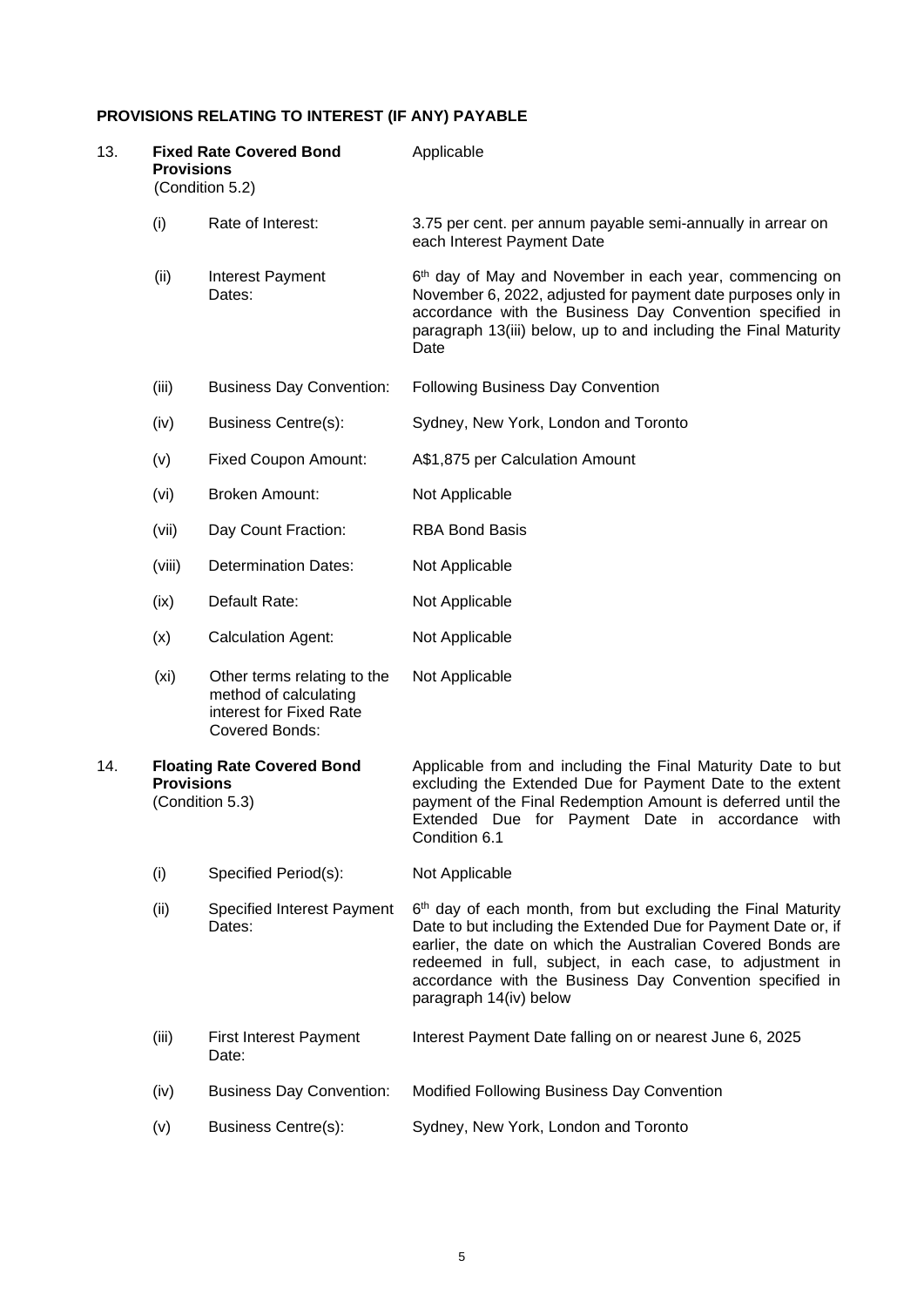|     | (vi)               | Manner in which the<br>Rate(s) of Interest is/are to<br>be determined:                                                                                                                                                                                 | <b>BBSW Rate Determination</b>                                                                                                                                                  |
|-----|--------------------|--------------------------------------------------------------------------------------------------------------------------------------------------------------------------------------------------------------------------------------------------------|---------------------------------------------------------------------------------------------------------------------------------------------------------------------------------|
|     | (vii)              | Party responsible for<br>calculating the Rate(s) of<br>Interest and Interest<br>Amount(s):                                                                                                                                                             | The Calculation Agent is<br>Royal Bank of Canada, Toronto Branch<br>RBC Centre, 8 <sup>th</sup> Floor<br>155 Wellington Street West<br><b>Toronto Ontario</b><br>Canada M5V 3H1 |
|     | (viii)             | <b>Screen Rate</b><br>Determination:                                                                                                                                                                                                                   | Not Applicable                                                                                                                                                                  |
|     | (ix)               | ISDA Determination:                                                                                                                                                                                                                                    | Not Applicable                                                                                                                                                                  |
|     | (x)                | <b>BBSW Rate</b><br>Determination:                                                                                                                                                                                                                     | Applicable                                                                                                                                                                      |
|     | (xi)               | Linear Interpolation:                                                                                                                                                                                                                                  | Not Applicable                                                                                                                                                                  |
|     | (xii)              | Margin(s):                                                                                                                                                                                                                                             | + 0.70 per cent. per annum                                                                                                                                                      |
|     | (xiii)             | Minimum Rate of Interest:<br>(Condition 5.5)                                                                                                                                                                                                           | Not Applicable                                                                                                                                                                  |
|     | (xiv)              | Maximum Rate of Interest:<br>(Condition 5.5)                                                                                                                                                                                                           | Not Applicable                                                                                                                                                                  |
|     | (xv)               | Day Count Fraction:                                                                                                                                                                                                                                    | Actual/365 (Fixed)                                                                                                                                                              |
|     | (xvi)              | Fall back provisions,<br>rounding provisions,<br>denominator and any other<br>terms relating to the<br>method of calculating<br>interest on Floating Rate<br>Covered Bonds, if different<br>from those set out in the<br><b>Australian Conditions:</b> | Not Applicable                                                                                                                                                                  |
| 15. |                    | <b>Zero Coupon Covered Bond</b>                                                                                                                                                                                                                        | Not Applicable                                                                                                                                                                  |
|     |                    | <b>PROVISIONS RELATING TO REDEMPTION</b>                                                                                                                                                                                                               |                                                                                                                                                                                 |
| 16. | <b>Call Option</b> | (Condition 6.3)                                                                                                                                                                                                                                        | Not Applicable                                                                                                                                                                  |
| 17. | <b>Put Option</b>  | (Condition 6.6)                                                                                                                                                                                                                                        | Not Applicable                                                                                                                                                                  |
| 18. |                    | <b>Final Redemption Amount of</b><br>each Covered Bond                                                                                                                                                                                                 | Par                                                                                                                                                                             |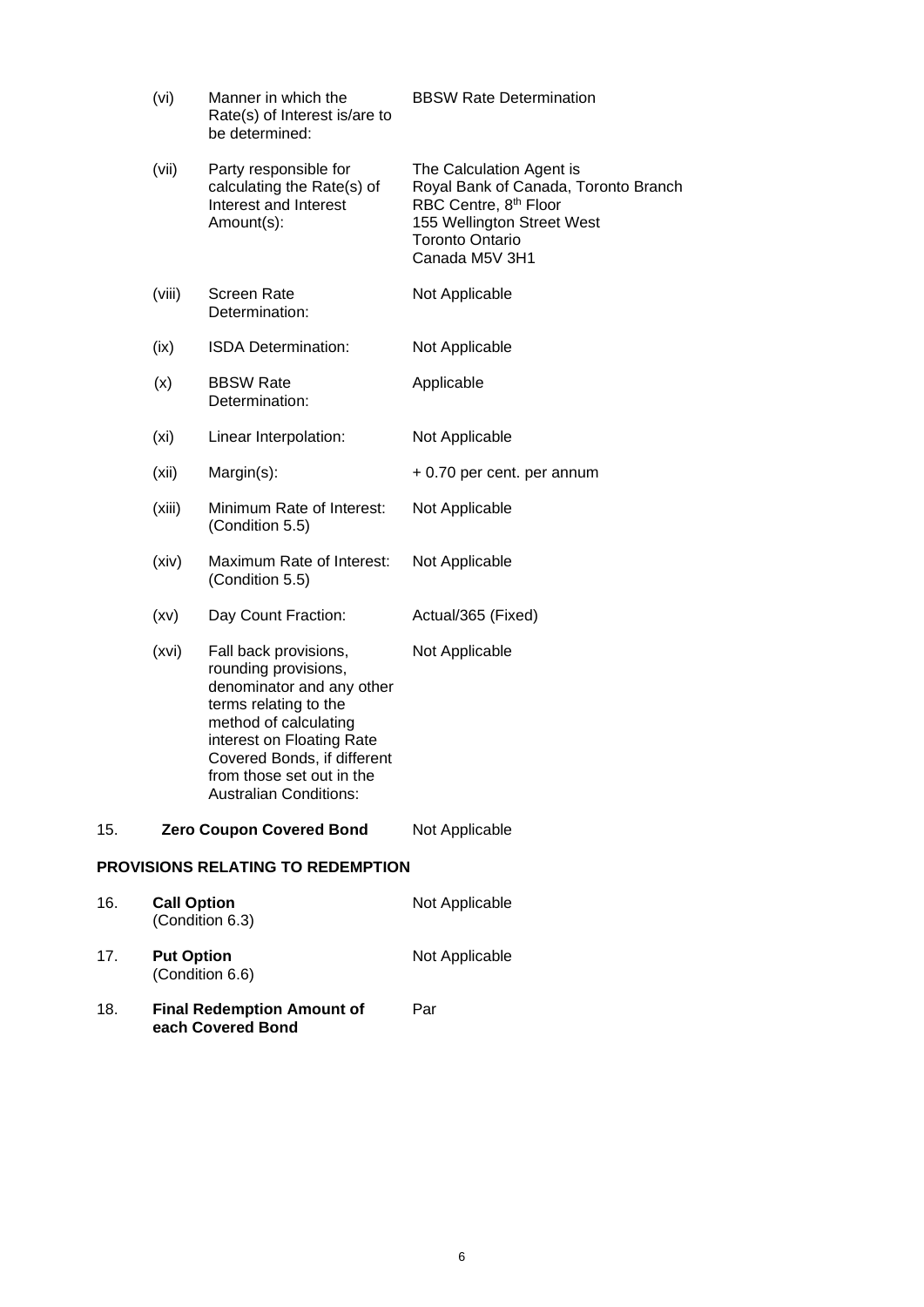# 19. **Early Redemption Amount**

|     |           | Early Redemption Amount(s)<br>payable on redemption for taxation<br>reasons or illegality or upon<br>acceleration following an Issuer<br>Event of Default or Guarantor LP<br>Event of Default or other early<br>redemption and method, if any, of<br>calculation of such amount(s): | A\$100,000 per Calculation Amount                                                                                                                                                                                                                                                                                                                                                                                                                                                                                                                                                                                                                                                                                                                                                                                                                                                                                                                                                                                                                                                                                                                                                                                                           |
|-----|-----------|-------------------------------------------------------------------------------------------------------------------------------------------------------------------------------------------------------------------------------------------------------------------------------------|---------------------------------------------------------------------------------------------------------------------------------------------------------------------------------------------------------------------------------------------------------------------------------------------------------------------------------------------------------------------------------------------------------------------------------------------------------------------------------------------------------------------------------------------------------------------------------------------------------------------------------------------------------------------------------------------------------------------------------------------------------------------------------------------------------------------------------------------------------------------------------------------------------------------------------------------------------------------------------------------------------------------------------------------------------------------------------------------------------------------------------------------------------------------------------------------------------------------------------------------|
|     | interest: | Early Redemption Amount includes<br>amount in respect of accrued                                                                                                                                                                                                                    | No: together with the Early Redemption Amount, accrued<br>interest shall also be paid                                                                                                                                                                                                                                                                                                                                                                                                                                                                                                                                                                                                                                                                                                                                                                                                                                                                                                                                                                                                                                                                                                                                                       |
|     |           | GENERAL PROVISIONS APPLICABLE TO THE COVERED BONDS                                                                                                                                                                                                                                  |                                                                                                                                                                                                                                                                                                                                                                                                                                                                                                                                                                                                                                                                                                                                                                                                                                                                                                                                                                                                                                                                                                                                                                                                                                             |
| 20. |           | Form of the Covered Bonds:                                                                                                                                                                                                                                                          | Registered Covered Bonds: The Australian Covered Bonds will<br>be in registered, uncertificated form and constituted by the<br>Australian Deed Poll.                                                                                                                                                                                                                                                                                                                                                                                                                                                                                                                                                                                                                                                                                                                                                                                                                                                                                                                                                                                                                                                                                        |
|     |           |                                                                                                                                                                                                                                                                                     | Australian Covered Bonds: (A\$750,000,000 face value) to be<br>lodged in the Austraclear System and registered in the name of<br>Austraclear Ltd.                                                                                                                                                                                                                                                                                                                                                                                                                                                                                                                                                                                                                                                                                                                                                                                                                                                                                                                                                                                                                                                                                           |
| 21. |           | New Global Covered Bond:                                                                                                                                                                                                                                                            | No                                                                                                                                                                                                                                                                                                                                                                                                                                                                                                                                                                                                                                                                                                                                                                                                                                                                                                                                                                                                                                                                                                                                                                                                                                          |
| 22. | dates:    | Financial Centre(s) or other special<br>provisions relating to payment                                                                                                                                                                                                              | Sydney, New York, London and Toronto                                                                                                                                                                                                                                                                                                                                                                                                                                                                                                                                                                                                                                                                                                                                                                                                                                                                                                                                                                                                                                                                                                                                                                                                        |
| 23. |           | Talons for future Coupons to be<br>attached to Definitive Covered<br>Bonds (and dates on which such<br>Talons mature):                                                                                                                                                              | No                                                                                                                                                                                                                                                                                                                                                                                                                                                                                                                                                                                                                                                                                                                                                                                                                                                                                                                                                                                                                                                                                                                                                                                                                                          |
| 24. |           | Euro Conversion Rate:                                                                                                                                                                                                                                                               | The Aggregate Principal Amount of the Australian Covered<br>Bonds issued has been translated into euros at the rate of<br>€1.00 = A\$1.4745                                                                                                                                                                                                                                                                                                                                                                                                                                                                                                                                                                                                                                                                                                                                                                                                                                                                                                                                                                                                                                                                                                 |
| 25. |           | <b>Other Terms and Conditions</b>                                                                                                                                                                                                                                                   |                                                                                                                                                                                                                                                                                                                                                                                                                                                                                                                                                                                                                                                                                                                                                                                                                                                                                                                                                                                                                                                                                                                                                                                                                                             |
|     | (i)       | <b>Extended Due for</b><br>Payment Date:                                                                                                                                                                                                                                            | If the Extended Due for Payment Date applies in respect of any<br>Australian Covered Bonds that are held in the Austraclear<br>System, the Austraclear System will require each person in<br>whose Security Record (as defined in the Austraclear<br>Regulations) such an Australian Covered Bond is recorded<br>(each an "Austraclear Participant") to enter such dealings in<br>the Austraclear System as are then required by the Austraclear<br>System to give effect to the Extended Due for Payment Date.<br>The Issuer and the Australian Agent have agreed that the<br>Issuer will notify the Australian Agent if the Extended Due for<br>Payment Date will apply and, if so notified, the Australian Agent<br>will modify the Final Maturity Date until the Extended Due for<br>Payment Date. Failure of the Austraclear Participant to enter<br>any such dealings will prevent subsequent payments in respect<br>of the Australian Covered Bonds from being effected through<br>the Austraclear System. However, if any dealings are so<br>required and there is a failure to enter any such dealings in a<br>timely manner, the Australian Agent may take such action<br>(including entering into such dealings) on behalf of an |

Austraclear Participant as may be required at the applicable time including the removal of the relevant Australian Covered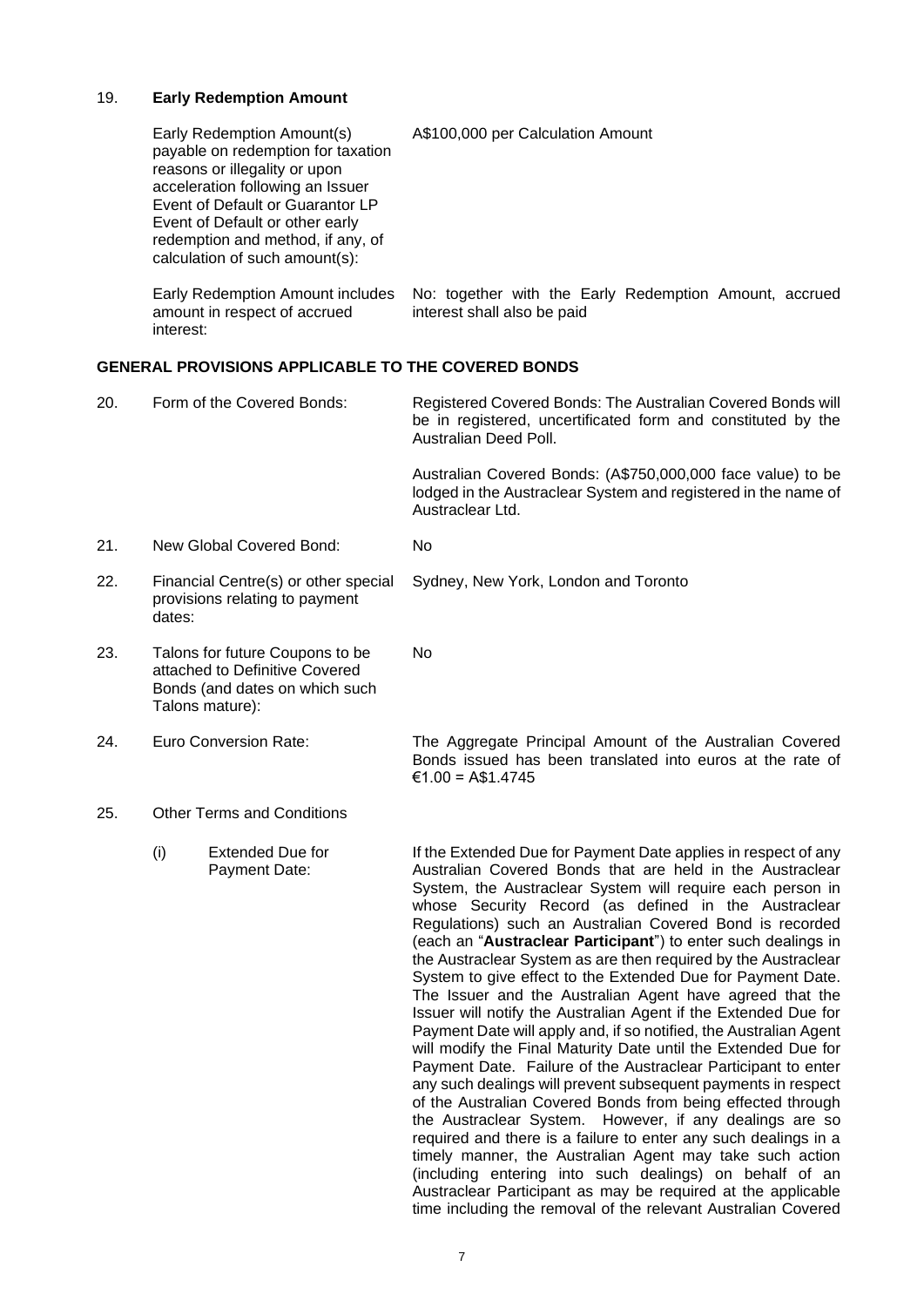Bonds from the Austraclear System in accordance with the Australian Conditions. None of the Issuer, Guarantor LP or the Australian Agent are responsible for anything Austraclear or the Austraclear System or any other clearing system does or omits to do with respect to the above, which is a matter for Austraclear, its nominees (if any), the Austraclear Participants and the investors. (ii) Notice Conditions: Programme Condition 14 will not apply to the Australian Covered Bonds. All references to "Condition 14" in the Programme Conditions which are incorporated into the Australian Conditions shall be deemed to be references to Australian Condition 14.

26. Branch of Account: Sydney Branch located at the address indicated at the back of the Information Memorandum

[*Signature page follows*]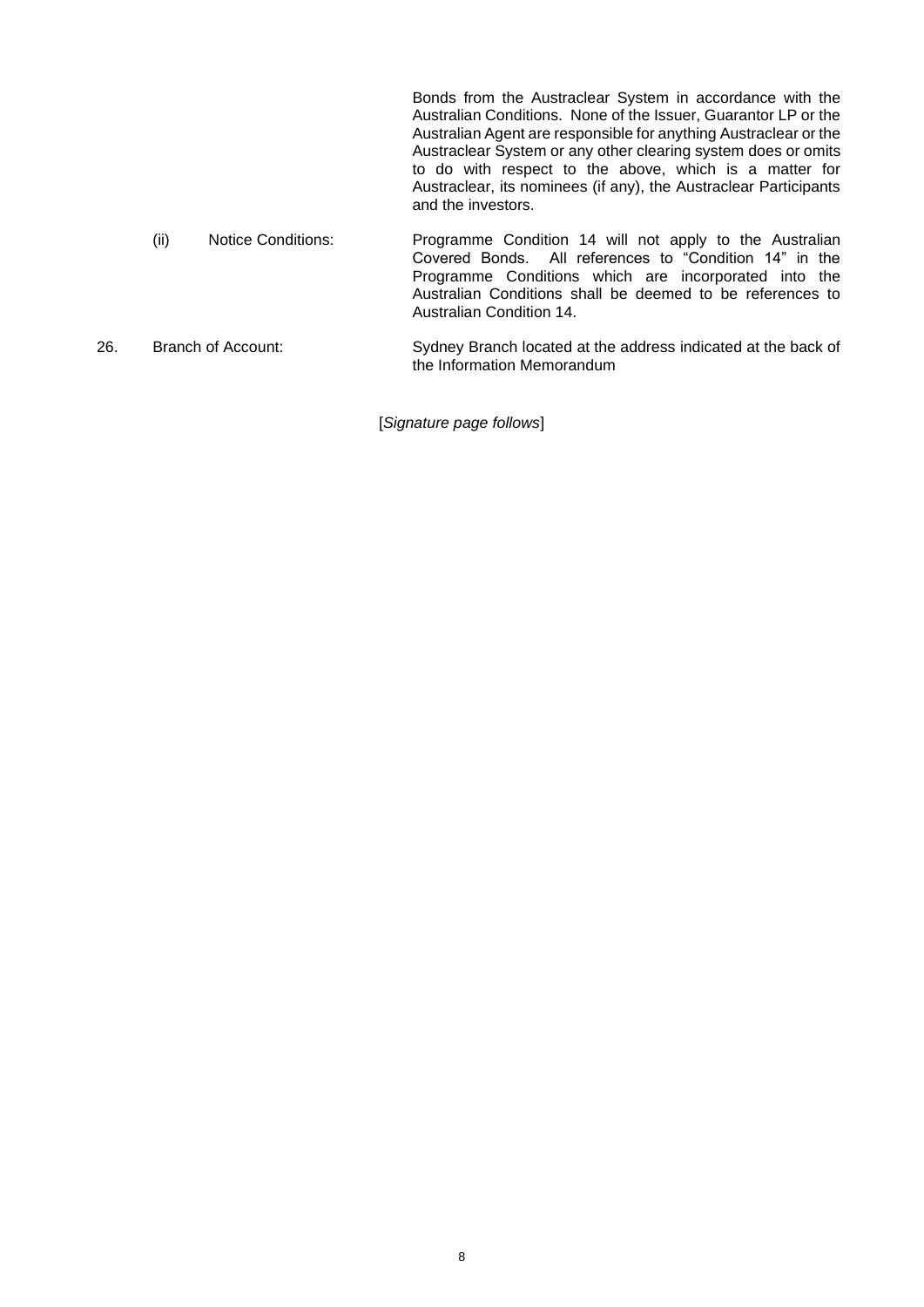#### RESPONSIBILITY

The Issuer and the Guarantor LP accept responsibility for the information contained in this Pricing Supplement.

Signed on behalf of the Issuer: Signed on behalf of the Managing GP for and on behalf of the Guarantor LP:

By: By:

Ken Mason, Duly authorized

By:  $\overline{\phantom{0}}$ Rajneesh Sharma, Duly authorized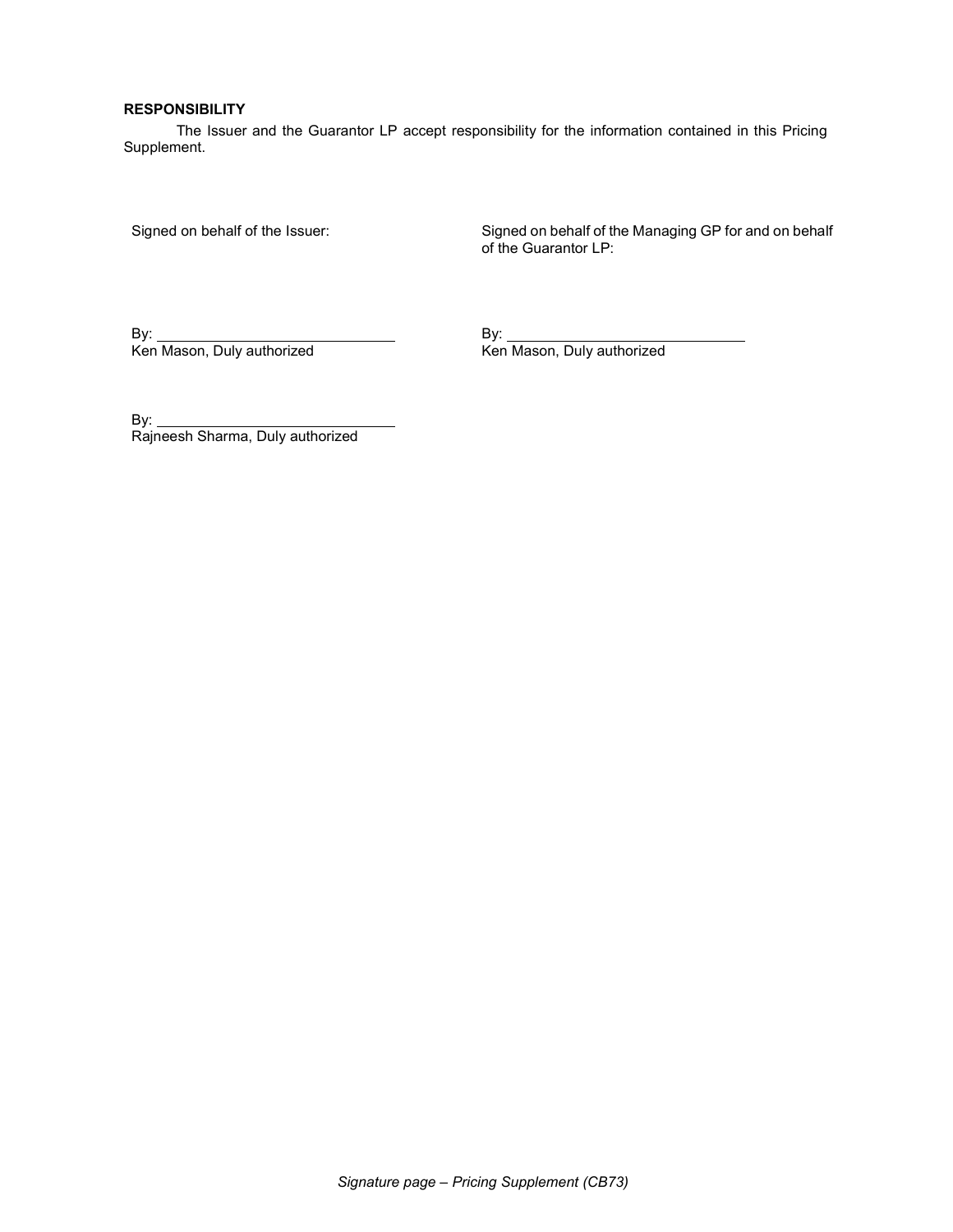# **1. LISTING**

Listing and admission to trading:

Not Applicable

# **2. RATINGS**

The Australian Covered Bonds to be issued are expected to be rated:

Moody's: Aaa

Obligations rated "Aaa" are judged to be of the highest quality, with minimal risk (Source: Moody's, https://www.moodys.com/researchandratings/researchtype/regulatory/rating-symbols-anddefinitions/003011000004/)

Fitch: AAA

Obligations rated "AAA" denote the lowest expectation of default risk. They are assigned only in cases of exceptionally strong capacity for payment of financial commitments. This capacity is highly unlikely to be adversely affected by foreseeable events. (Source: Fitch,

https://www.fitchratings.com/products/rating-definitions#ratingscales)

DBRS: AAA

Obligations rated "AAA" are judged to have the highest credit quality. The capacity for the payment of financial obligations is exceptionally high and unlikely to be adversely affected by future events. (Source: DBRS, https://www.dbrsmorningstar.com/media/00000000069.pdf)

There are references to credit ratings in this Pricing Supplement.

*A credit rating is not a recommendation to buy, sell or hold Australian Covered Bonds and may be subject to revision, suspension or withdrawal at any time by the assigning rating agency.*

*Credit ratings are for distribution only to a person (a) who is not a "retail client" within the meaning of section 761G of the Corporations Act and is also a sophisticated investor, professional investor or other investor in respect of whom disclosure is not required under Parts 6D.2 or 7.9 of the Corporations Act, and (b) who is otherwise permitted to receive credit ratings in accordance with applicable law in any jurisdiction in which the person may be located. Anyone who is not such a person is not entitled to receive this Pricing Supplement or the Information Memorandum (including the Programme Prospectus) and anyone who receives this Pricing Supplement or the Information Memorandum (including the Programme Prospectus) must not distribute it to any person who is not entitled to receive it.*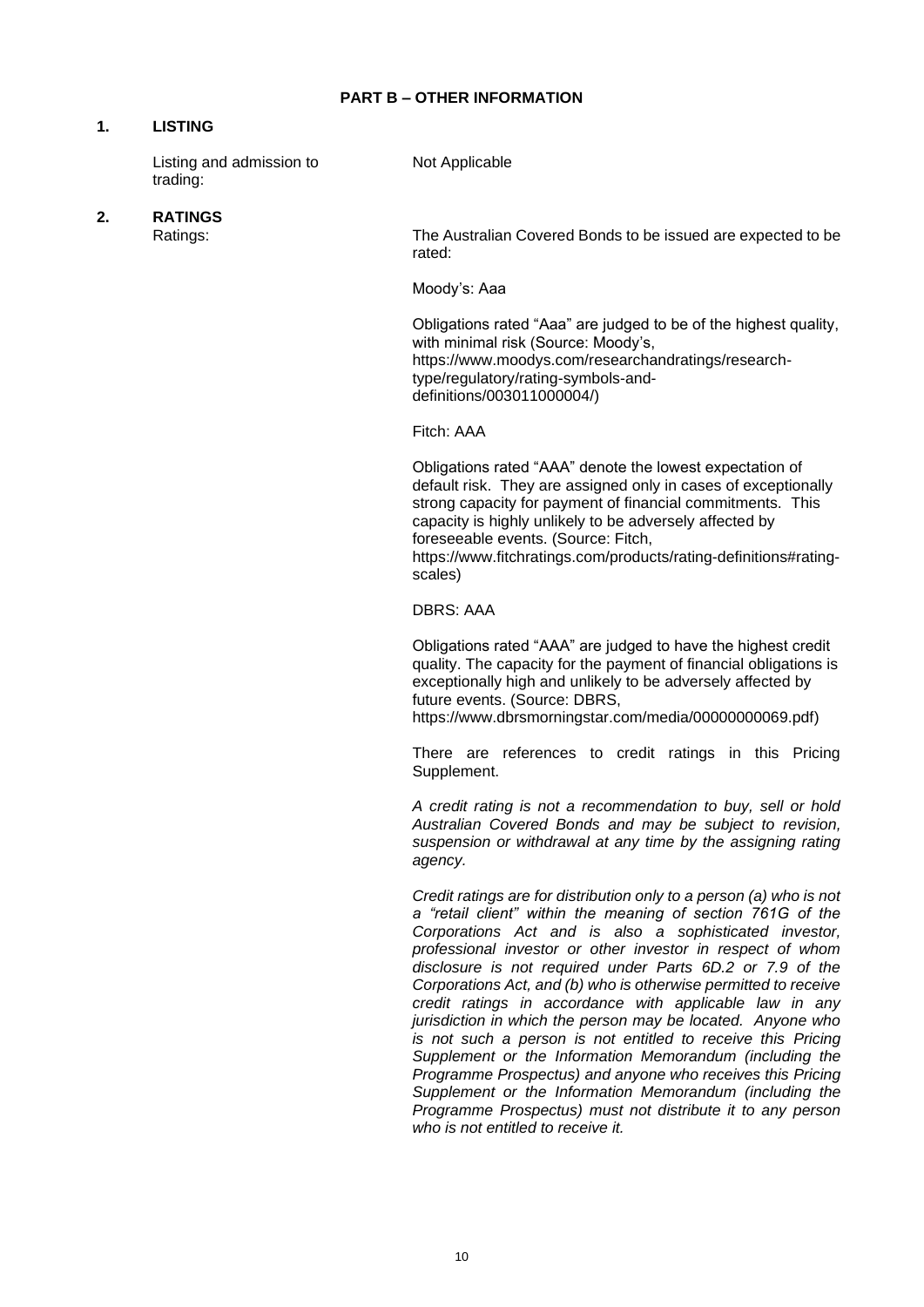# **3. INTERESTS OF NATURAL AND LEGAL PERSONS INVOLVED IN THE ISSUE**

Save for the fees payable to the Managers, so far as the Issuer is aware, no person involved in the offer of the Australian Covered Bonds has an interest material to the offer. The Managers and their affiliates have engaged, and may in the future engage, in investment banking and/or commercial banking transactions with, and may perform other services for, the Issuer, the Guarantor LP and their affiliates in the ordinary course of business.

## **4. OPERATIONAL INFORMATION**

- (i) ISIN Code: AU3CB0289072 (ii) Common Code: 247685260 (iii) CFI: See the website of the Association of National Numbering Agencies (ANNA) or alternatively sourced from the responsible National Numbering Agency that assigned the ISIN (iv) FISN: See the website of the Association of National Numbering Agencies (ANNA) or alternatively sourced from the responsible National Numbering Agency that assigned the ISIN (v) WKN Code or any other relevant codes: Not Applicable (vi) CUSIP: Not Applicable (vii) CINS: Not Applicable (viii) Any clearing system(s)other than Euroclear Bank SA/NV, Clearstream Banking S.A., DTC, CDS, their addresses and the relevant identification number(s): Austraclear System (being the clearing and settlement system operated by Austraclear Ltd (ABN 94 002 060 773)) On admission to the Austraclear System, interests in Australian Covered Bonds also may be held through Euroclear Bank SA/NV as operator of the Euroclear System ("**Euroclear**") or Clearstream Banking, S.A. ("**Clearstream, Luxembourg**"). In these circumstances, entitlements in respect of holdings of interests in the Australian Covered Bonds in Euroclear would be held in the Austraclear System by HSBC Custody Nominees (Australia) Limited as a nominee of Euroclear, while entitlements in respect of holdings of interests in the Australian Covered Bonds in Clearstream, Luxembourg would be held in the Austraclear System by BNP Paribas Securities Services, Australia Branch as a nominee of Clearstream, Luxembourg. The rights of a holder of interests in the Australian Covered Bonds held through Euroclear or Clearstream, Luxembourg are subject to the respective rules and regulations for accountholders of Euroclear and Clearstream, Luxembourg, the terms and conditions of agreements between Euroclear and Clearstream, Luxembourg and their respective nominees and the rules and regulations of the Austraclear System. In addition, any transfer of interests in an Australian Covered Bond, which is held through Euroclear or Clearstream, Luxembourg will, to the extent such transfer will be recorded on the Austraclear System, be subject to the Corporations Act and the requirements set out in Australian Condition 2.17. Austraclear Series ID: ROYD30
- (ix) Delivery: Delivery free of payment